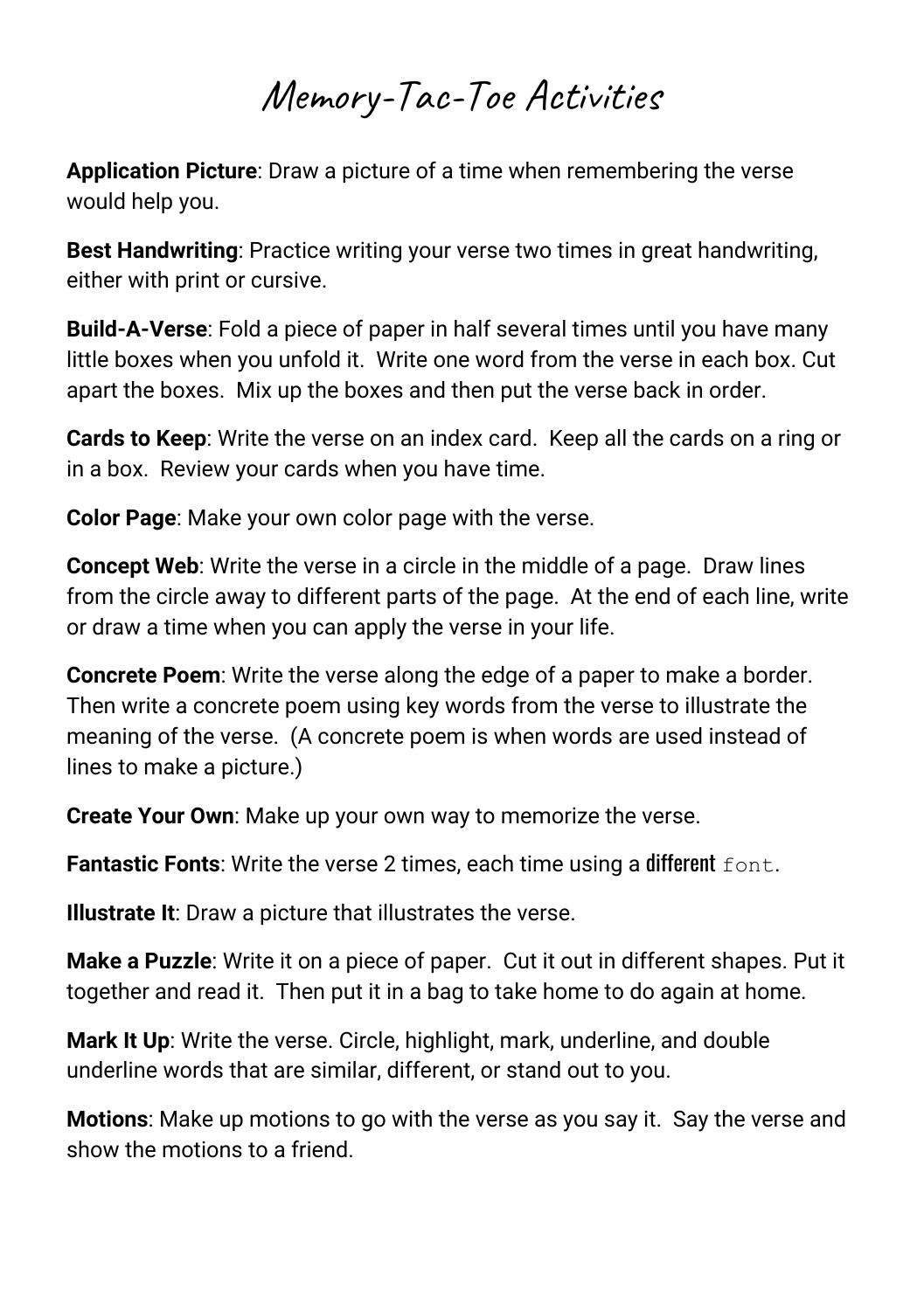**Once Upon a Phrase**: Say the first phrase of the verse over and over into a whisper phone. When you have memorized it, add the second phrase. Say both phrases over and over into the whisper phone until they are both memorized. Continue adding phrases until the entire verses is memorized.

**Picture Words**: Write the verse, but use little pictures instead of words whenever you can.

**Puppets**: Say the verse three times using puppets.

**Rainbow Verse**: Write each word in the verse with a different color. Go in the order of the rainbow (red, orange, yellow, green, blue, and purple) or make up your own colorful pattern.

**Sing a Song**: Make up your own song using the verse as the lyrics.

**Stick It**: Write the verse on 3 sticky notes to put around your house where you will see them.

**Type It**: Practice typing it with a keyboard.

**Voice Impressions**: Say the verse 3 times, each time using a different voice (like a mouse, a ringmaster, a coach, etc.)

**Wipe Away**: Write the verse on a wipe off board and read it. Erase any 2 words and say it again. Erase 2 more words and say it again. Continue erasing 2 words at a time and saying the verse until the verse is completely erased.

**Word Search**: Write the verse leaving blanks for several key words to be mystery words. Then make your own word search using the mystery words.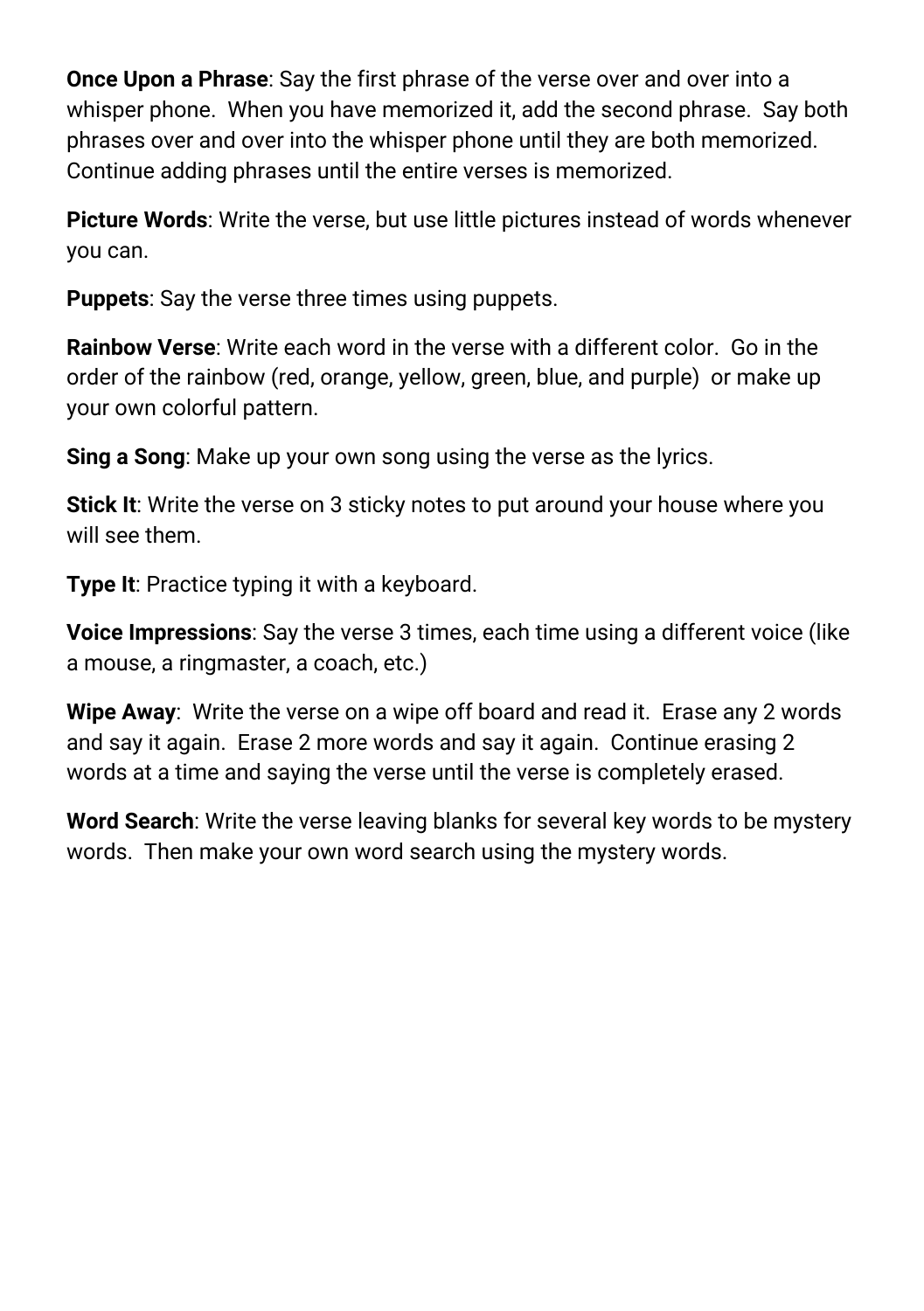Memory-Tac-Toe

 $\overline{1}$ 

| <b>Rainbow Verse</b> | <b>Build-A-Verse</b> | <b>Stick It</b>             |
|----------------------|----------------------|-----------------------------|
| <b>Color Page</b>    | Cards to Keep        | <b>Fantastic Fonts</b>      |
| Sing a Song          | Illustrate It        | Voice<br><b>Impressions</b> |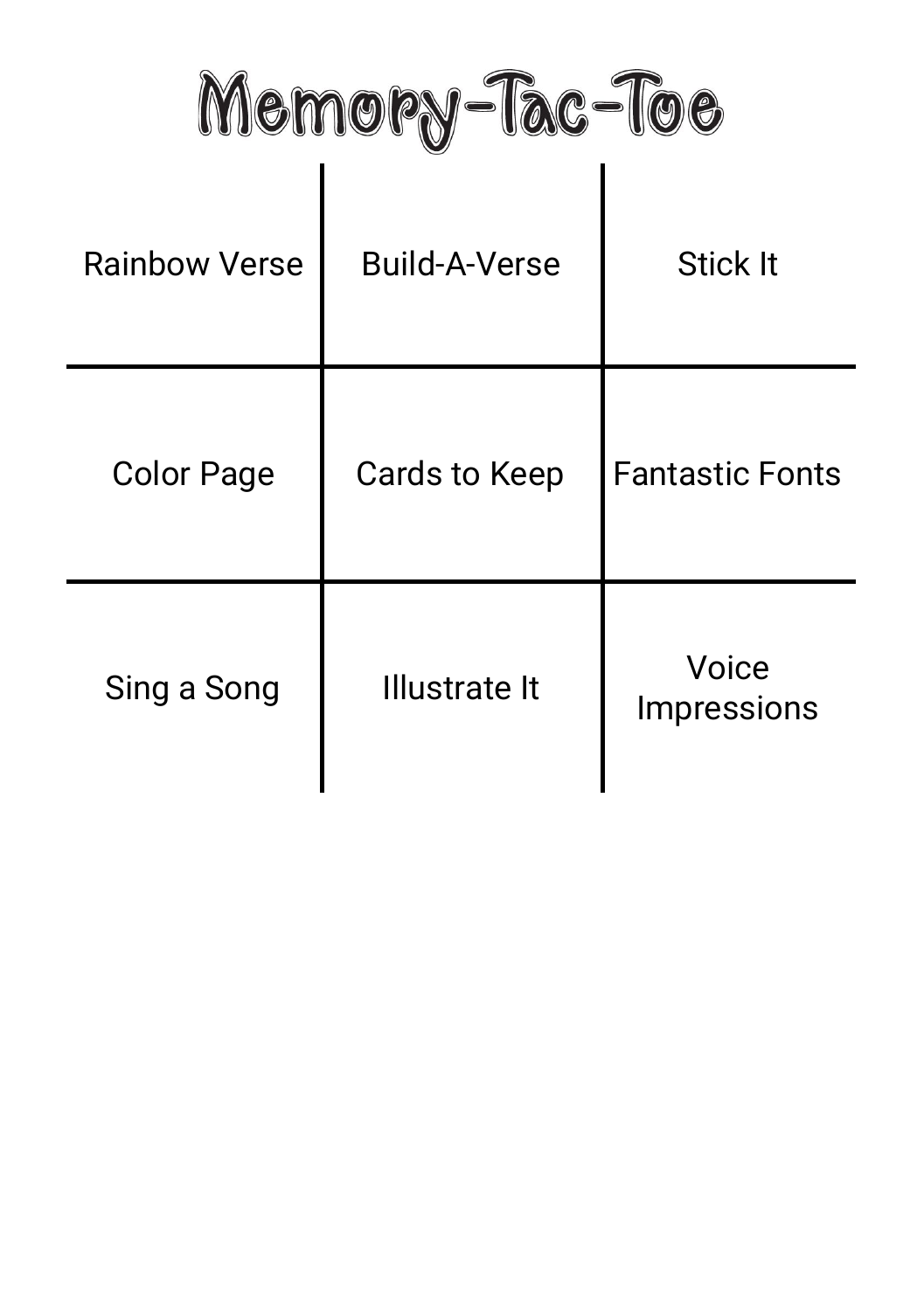Memory-Tac-Toe

| <b>Picture Words</b> | Mark It Up             | <b>Wipe Away</b> |
|----------------------|------------------------|------------------|
| Make a Puzzle        | <b>Cards to Keep</b>   | <b>Puppets</b>   |
| <b>Motions</b>       | Application<br>Picture | Type It          |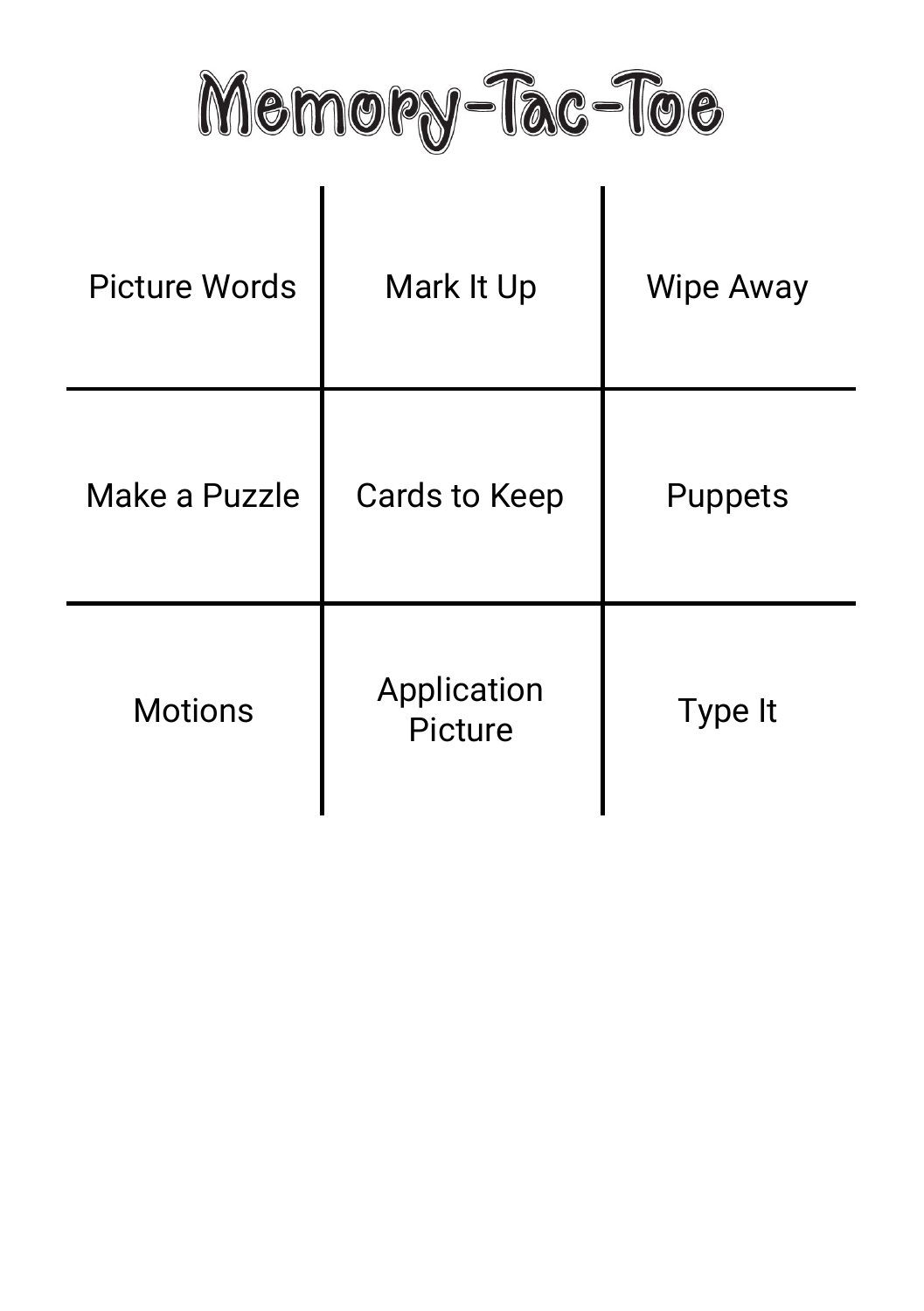Memory-Tac-Toe

| <b>Fantastic Fonts</b> | Type It              | <b>Build-A-Verse</b> |
|------------------------|----------------------|----------------------|
| <b>Wipe Away</b>       | <b>Cards to Keep</b> | <b>Rainbow Verse</b> |
| <b>Motions</b>         | <b>Color Page</b>    | Make a Puzzle        |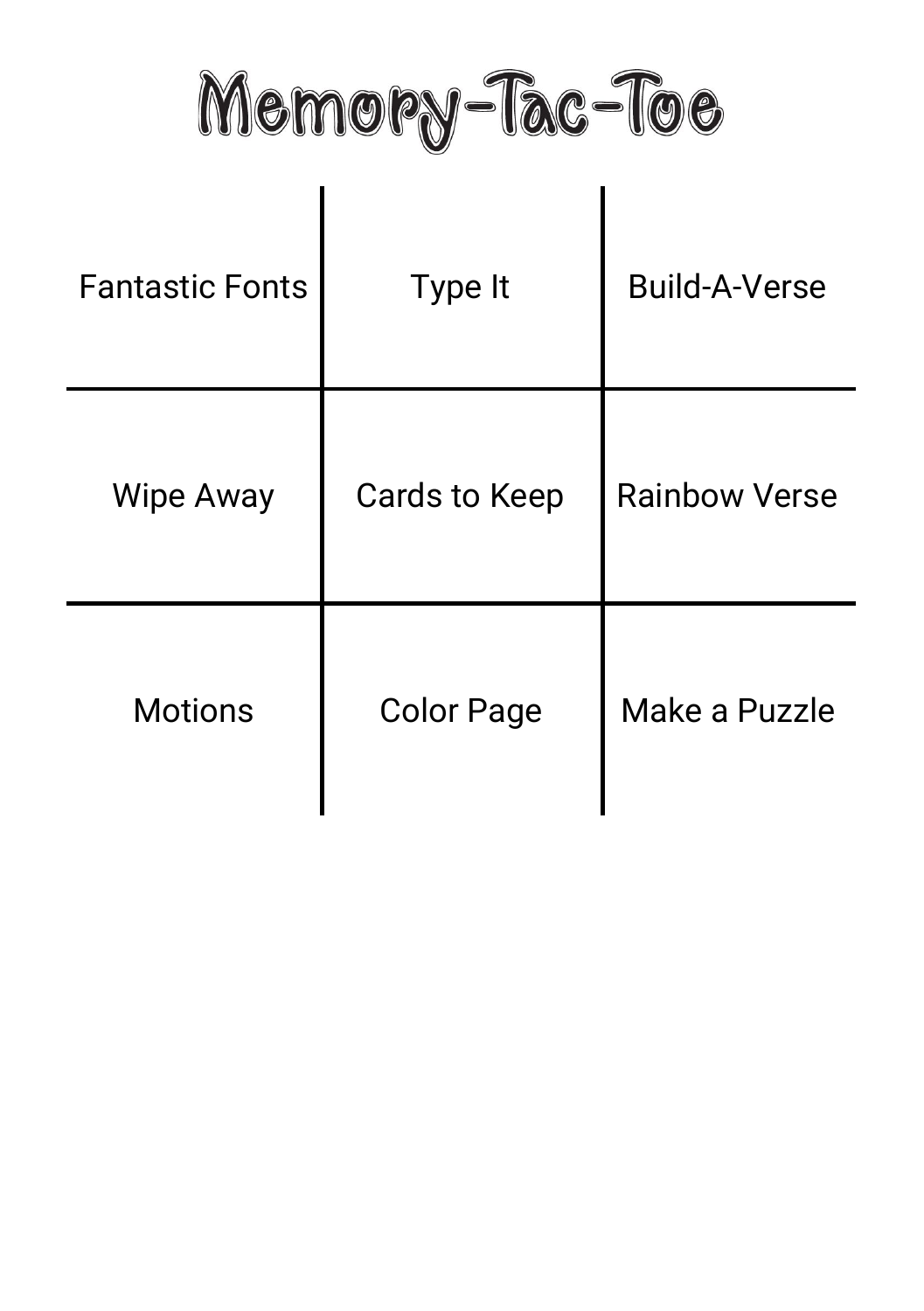Memory-Tac-Toe

| Type It              | <b>Motions</b>       | <b>Illustrate It</b>  |
|----------------------|----------------------|-----------------------|
| <b>Build-A-Verse</b> | <b>Cards to Keep</b> | Once Upon a<br>Phrase |
| Voice<br>Impressions | <b>Stick It</b>      | <b>Puppets</b>        |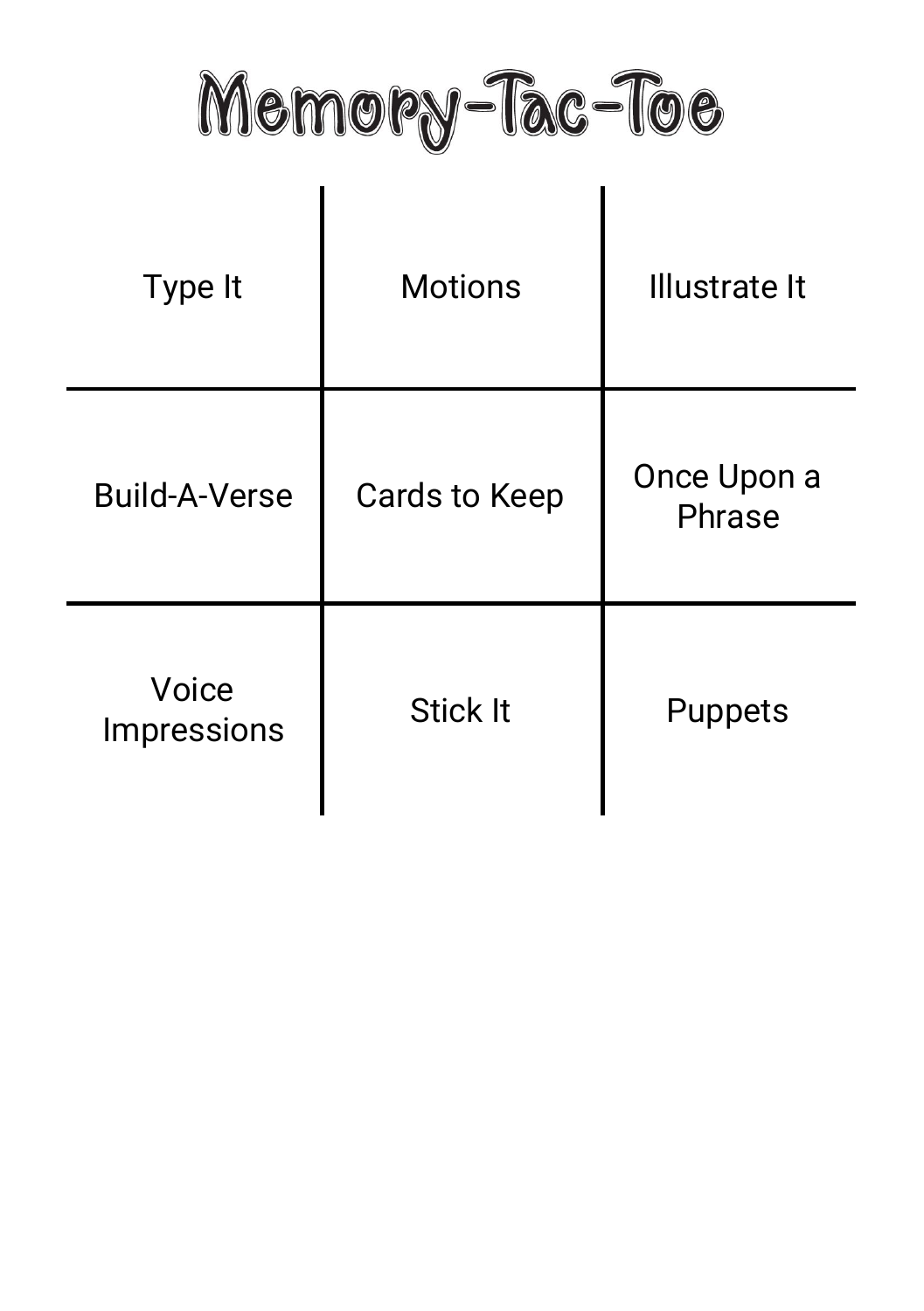Memory-Tac-Toe

| Application<br>Picture      | <b>Wipe Away</b>       | Mark It Up        |
|-----------------------------|------------------------|-------------------|
| <b>Picture Words</b>        | <b>Cards to Keep</b>   | Sing a Song       |
| Voice<br><b>Impressions</b> | <b>Fantastic Fonts</b> | <b>Color Page</b> |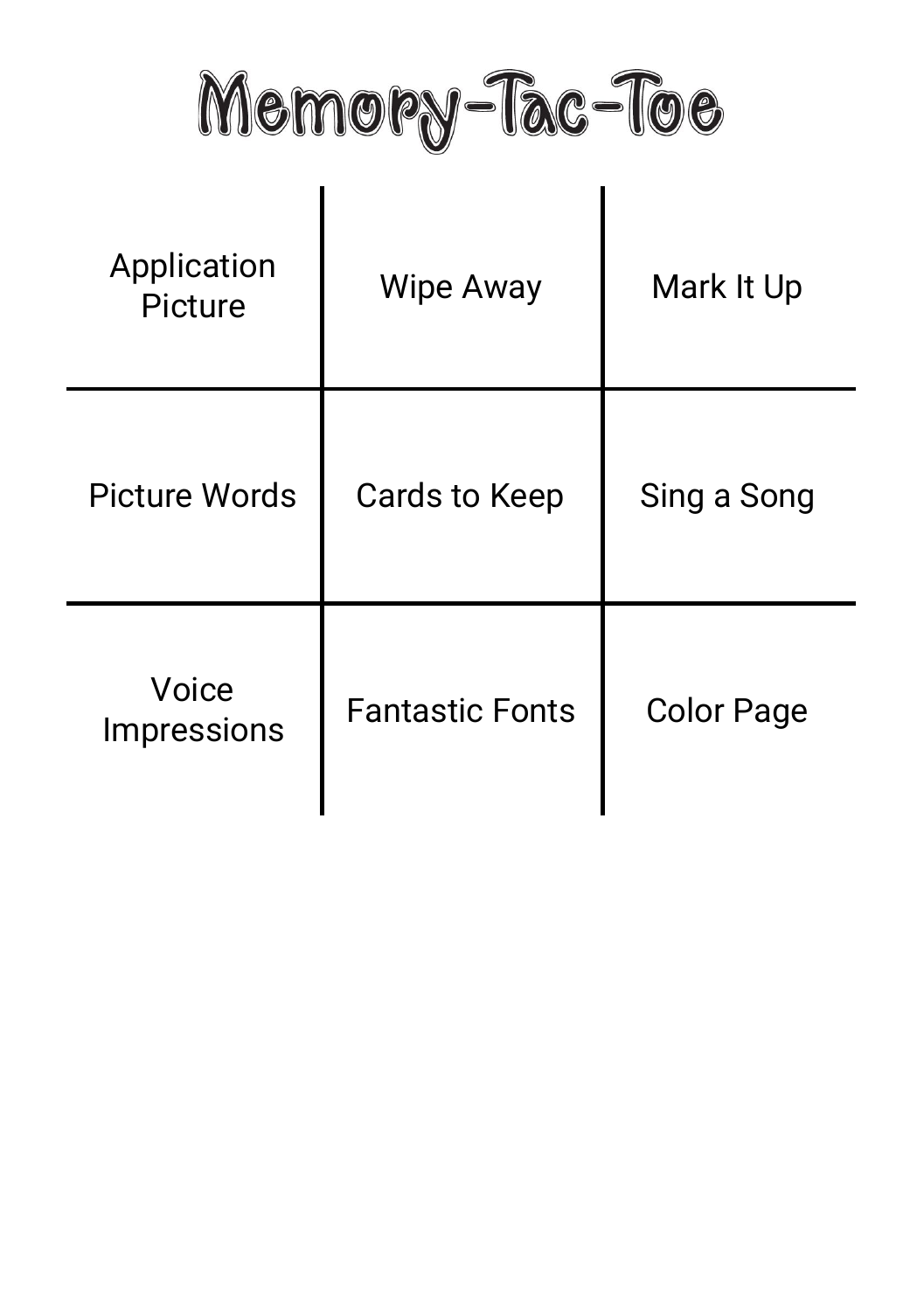Memory-Tac-Toe

| Type It               | <b>Build-A-Verse</b> | <b>Illustrate It</b> |
|-----------------------|----------------------|----------------------|
| <b>Stick It</b>       | <b>Cards to Keep</b> | Make a Puzzle        |
| Once Upon a<br>Phrase | Puppets              | <b>Motions</b>       |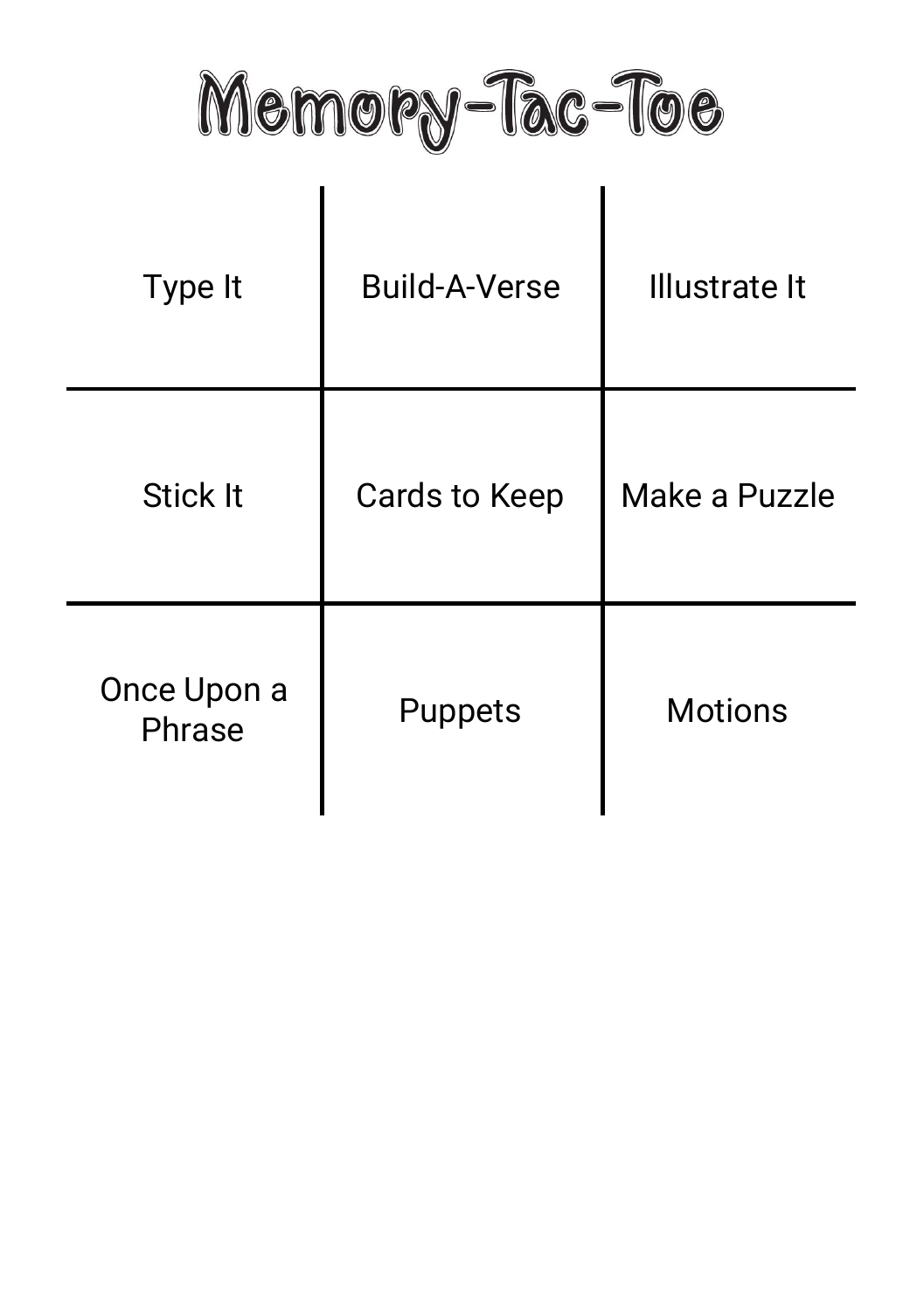Memory-Tac-Toe

| Application<br>Picture | <b>Color Page</b>    | <b>Fantastic Fonts</b> |
|------------------------|----------------------|------------------------|
| Make a Puzzle          | <b>Cards to Keep</b> | <b>Motions</b>         |
| <b>Picture Words</b>   | <b>Rainbow Verse</b> | <b>Stick It</b>        |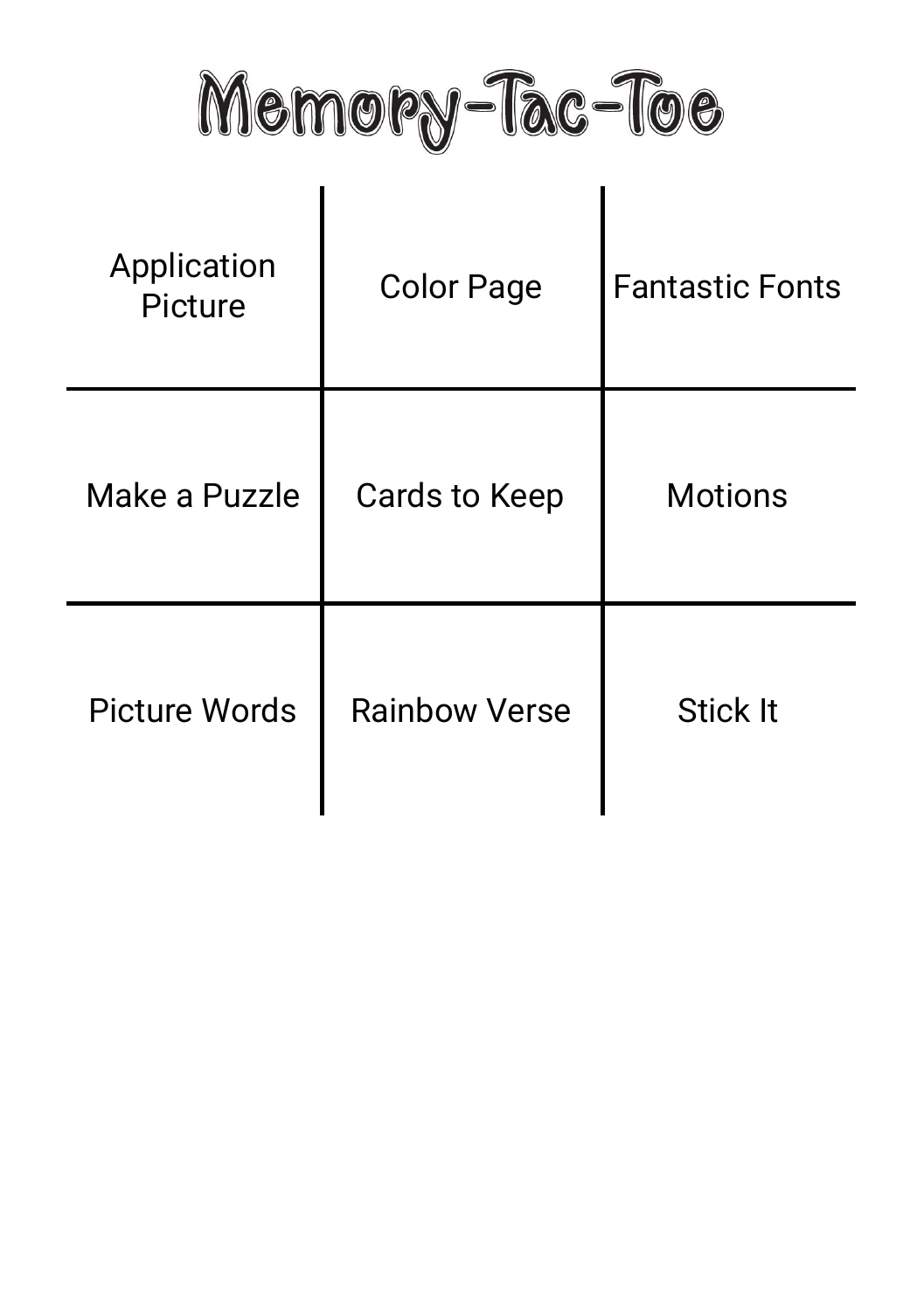Memory-Tac-Toe

| <b>Wipe Away</b> | Type It              | Sing a Song           |
|------------------|----------------------|-----------------------|
| <b>Puppets</b>   | <b>Cards to Keep</b> | Once Upon a<br>Phrase |
| Mark It Up       | Illustrate It        | <b>Build-A-Verse</b>  |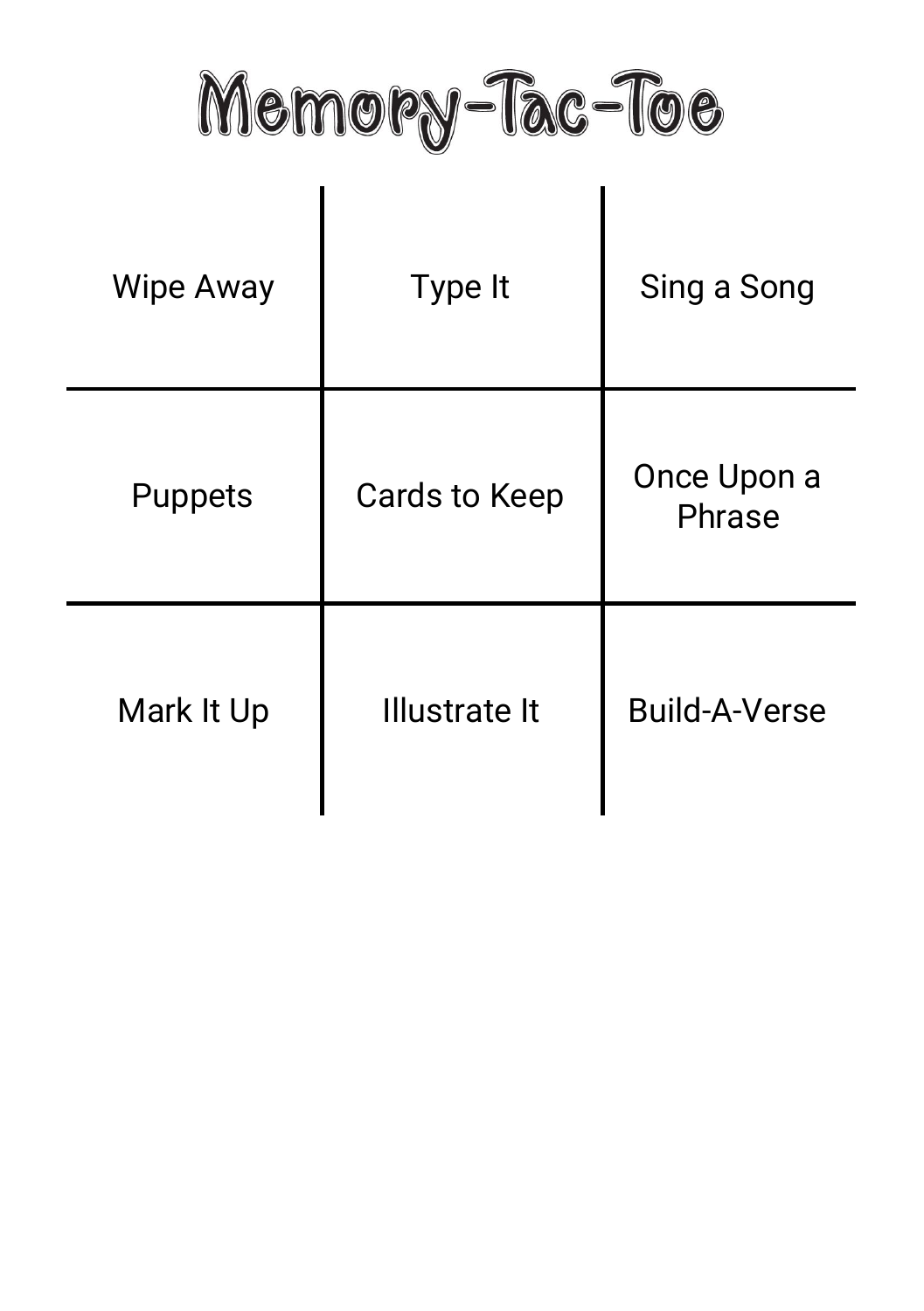Memory-Tac-Toe

| Voice<br><b>Impressions</b> | Application<br>Picture | <b>Color Page</b>      |
|-----------------------------|------------------------|------------------------|
| <b>Stick It</b>             | Cards to Keep          | <b>Fantastic Fonts</b> |
| Sing a Song                 | <b>Puppets</b>         | Make a Puzzle          |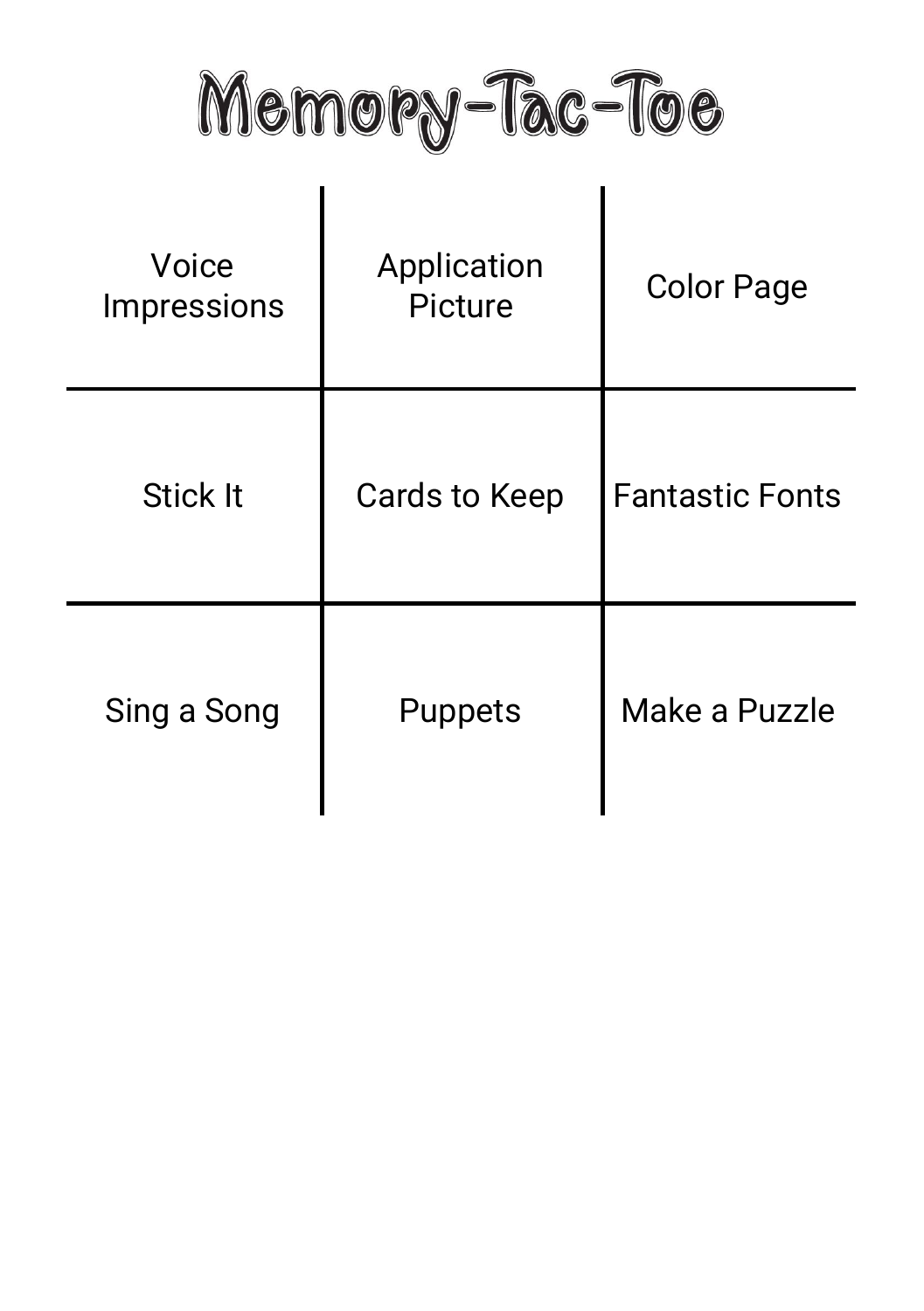Memory-Tac-Toe

| <b>Word Search</b>     | <b>Wipe Away</b>   | <b>Create Your</b><br>Own |
|------------------------|--------------------|---------------------------|
| <b>Concrete Poem</b>   | Cards to Keep      | Mark It Up                |
| <b>Fantastic Fonts</b> | <b>Concept Web</b> | Once Upon a<br>Phrase     |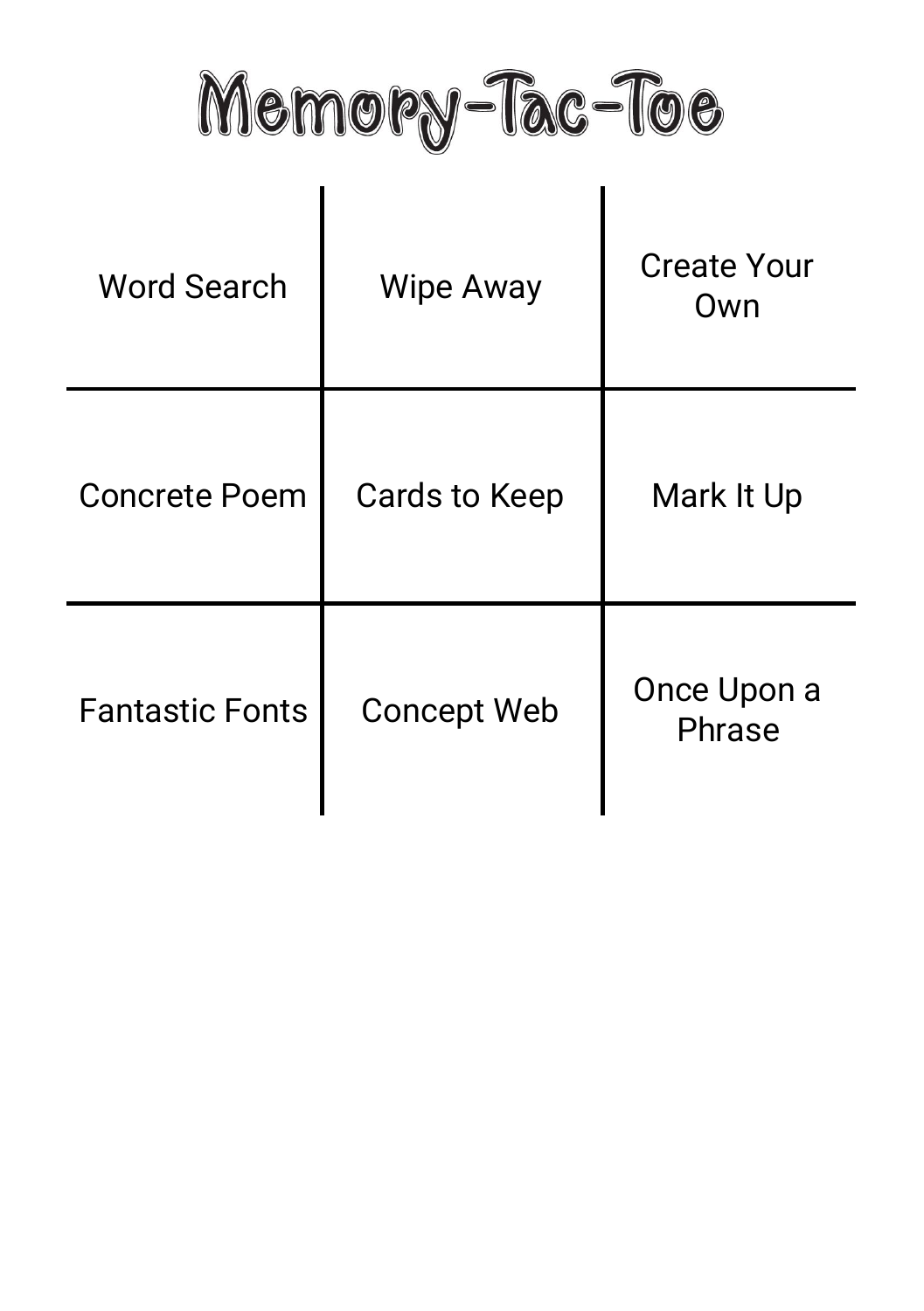Memory-Tac-Toe

| Type It              | <b>Rainbow Verse</b> | <b>Concept Web</b>   |
|----------------------|----------------------|----------------------|
| <b>Picture Words</b> | <b>Cards to Keep</b> | <b>Build-A-Verse</b> |
| <b>Illustrate It</b> | <b>Motions</b>       | <b>Stick It</b>      |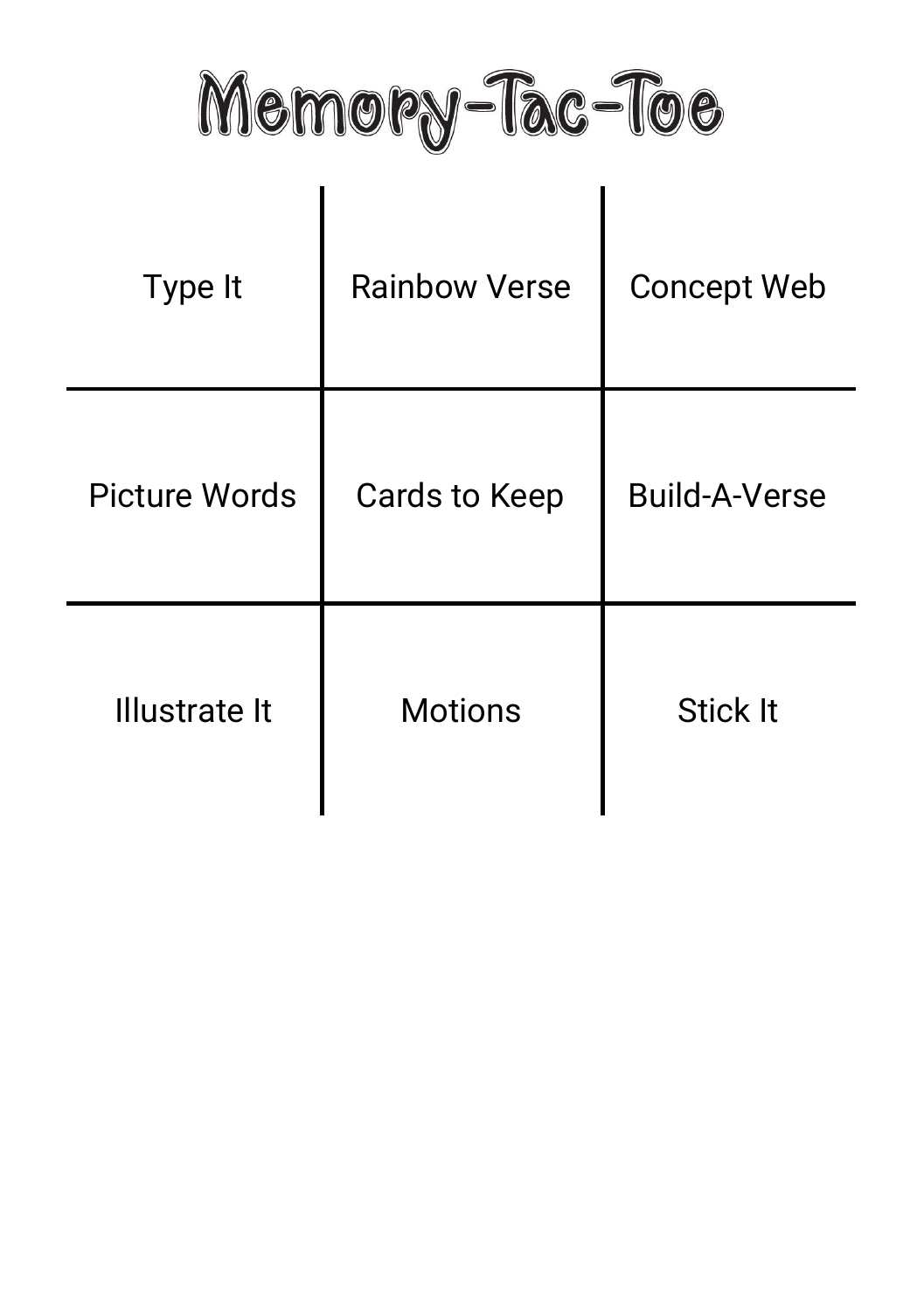Memory-Tac-Toe

| Voice<br>Impressions      | Sing a Song            | <b>Concrete Poem</b> |
|---------------------------|------------------------|----------------------|
| <b>Puppets</b>            | <b>Cards to Keep</b>   | <b>Color Page</b>    |
| <b>Create Your</b><br>Own | Application<br>Picture | Make a Puzzle        |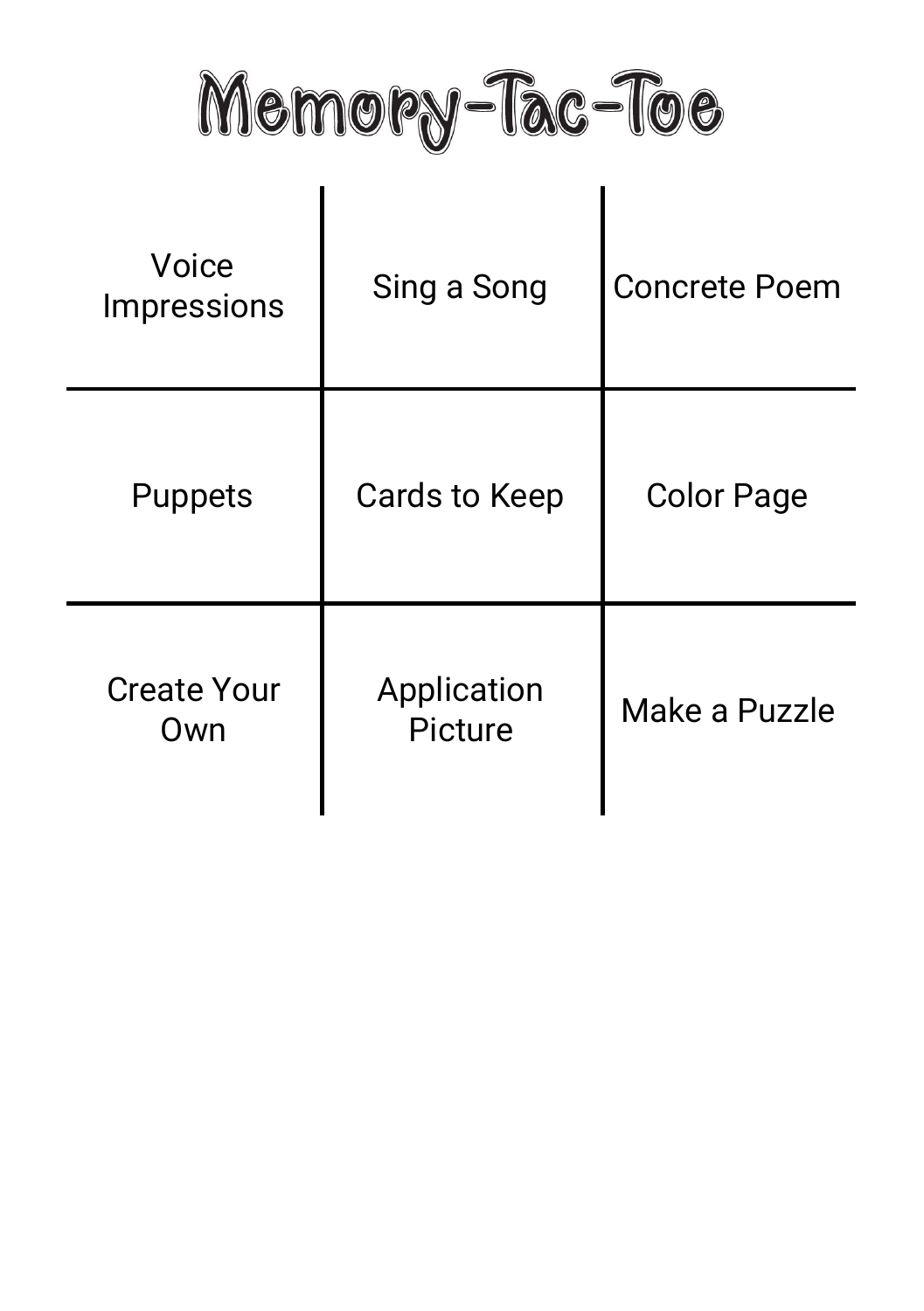Memory-Tac-Toe

| <b>Word Search</b>   | Once Upon a<br>Phrase  | Mark It Up         |
|----------------------|------------------------|--------------------|
| <b>Picture Words</b> | Cards to Keep          | Wipe Away          |
| <b>Build-A-Verse</b> | <b>Fantastic Fonts</b> | <b>Concept Web</b> |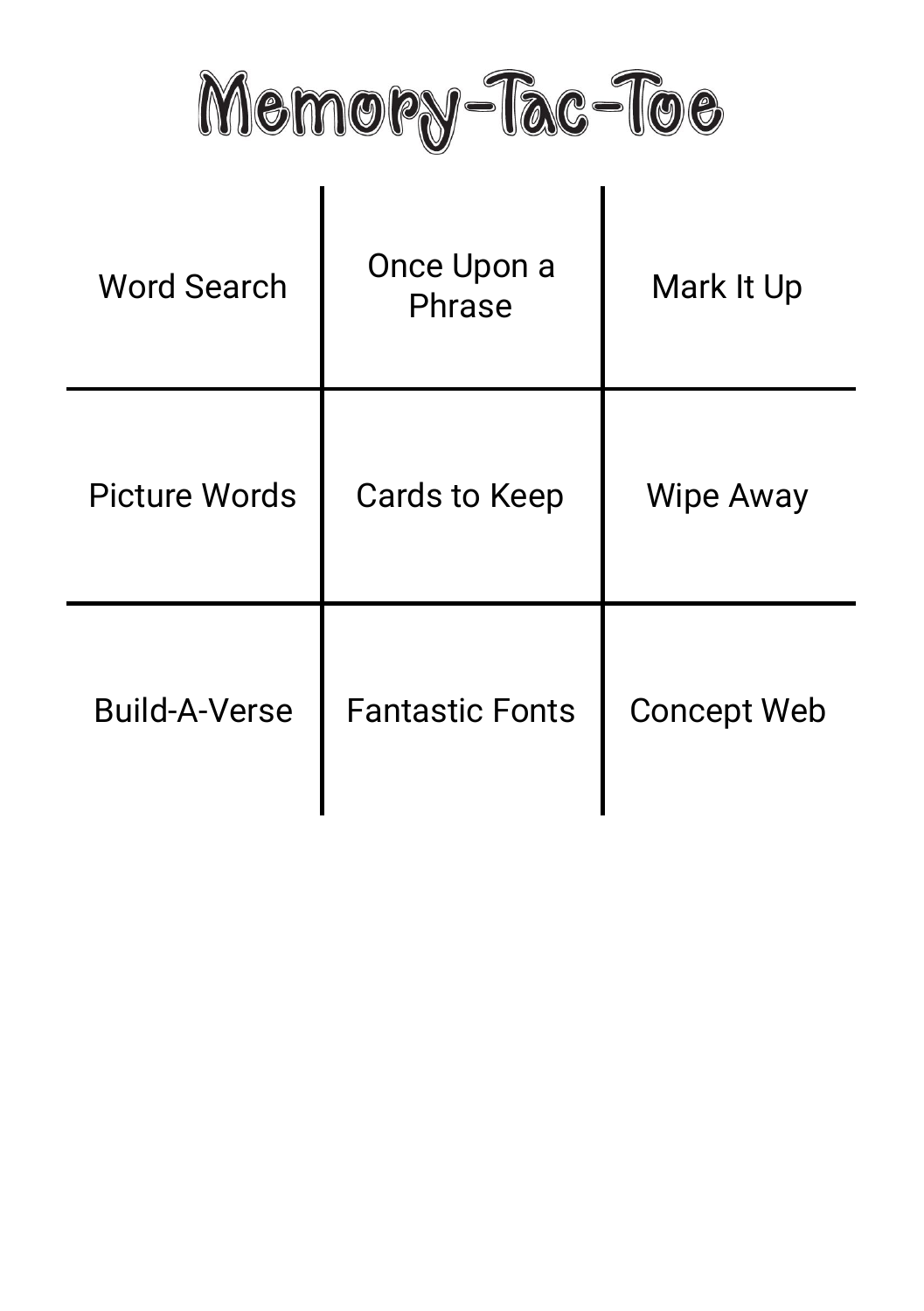Memory-Tac-Toe

| <b>Color Page</b>    | <b>Create Your Own</b> | <b>Motions</b>       |
|----------------------|------------------------|----------------------|
| <b>Concrete Poem</b> | Cards to Keep          | Application<br>Verse |
| <b>Picture Words</b> | <b>Wipe Away</b>       | <b>Word Search</b>   |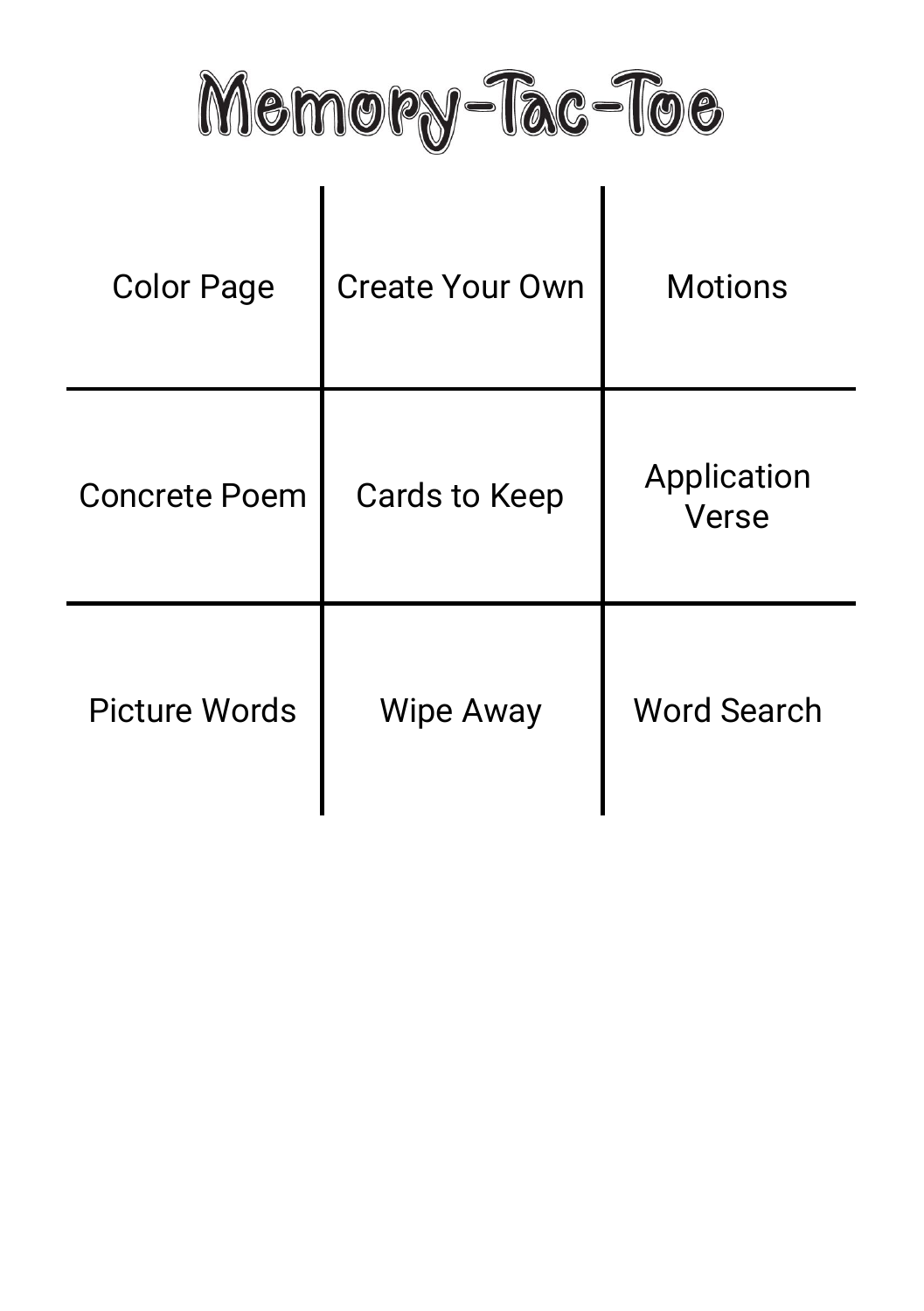Memory-Tac-Toe

| <b>Stick It</b>      | <b>Puppets</b>         | <b>Concept Web</b>        |
|----------------------|------------------------|---------------------------|
| Type It              | <b>Cards to Keep</b>   | <b>Rainbow Verse</b>      |
| <b>Illustrate It</b> | <b>Fantastic Fonts</b> | <b>Create Your</b><br>Own |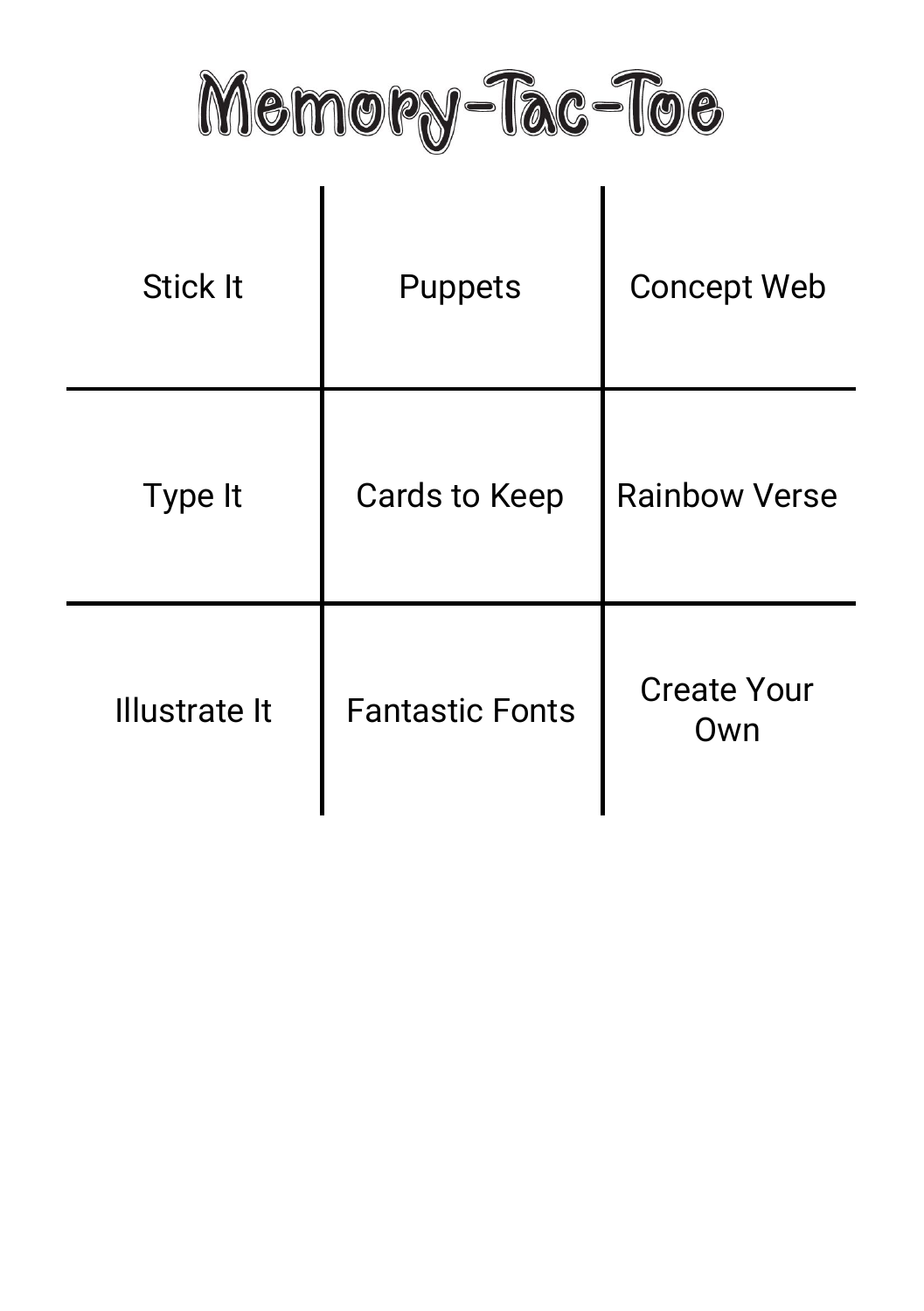Memory-Tac-Toe

| <b>Build-A-Verse</b> | Voice<br><b>Impressions</b> | <b>Motions</b>         |
|----------------------|-----------------------------|------------------------|
| <b>Concrete Poem</b> | Cards to Keep               | Make a Puzzle          |
| Sing a Song          | Mark It Up                  | Application<br>Picture |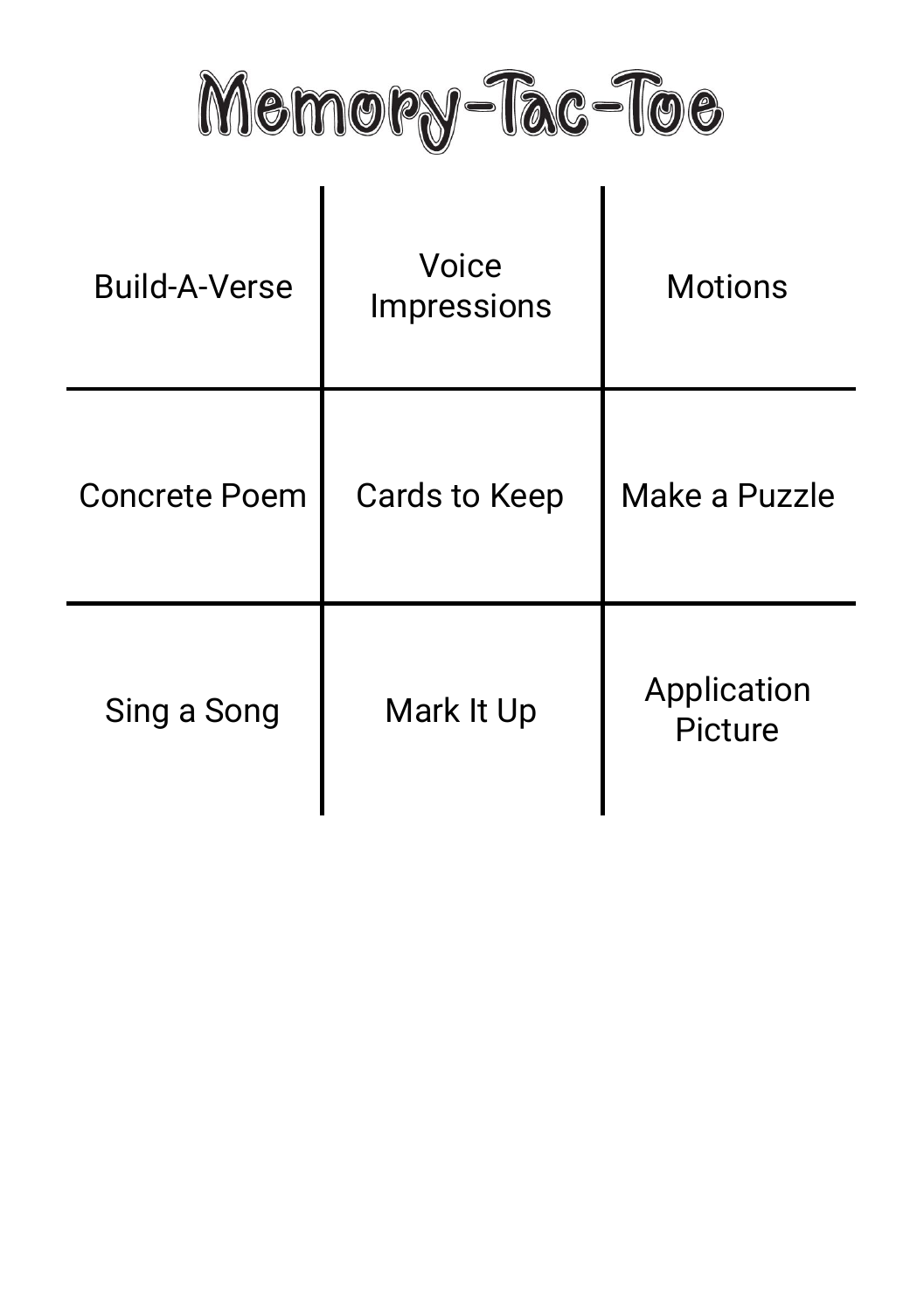Memory-Tac-Toe

| <b>Wipe Away</b>          | Once Upon a<br>Phrase | <b>Word Search</b>   |
|---------------------------|-----------------------|----------------------|
| <b>Create Your</b><br>Own | Cards to Keep         | <b>Stick It</b>      |
| <b>Color Page</b>         | Type It               | <b>Picture Words</b> |